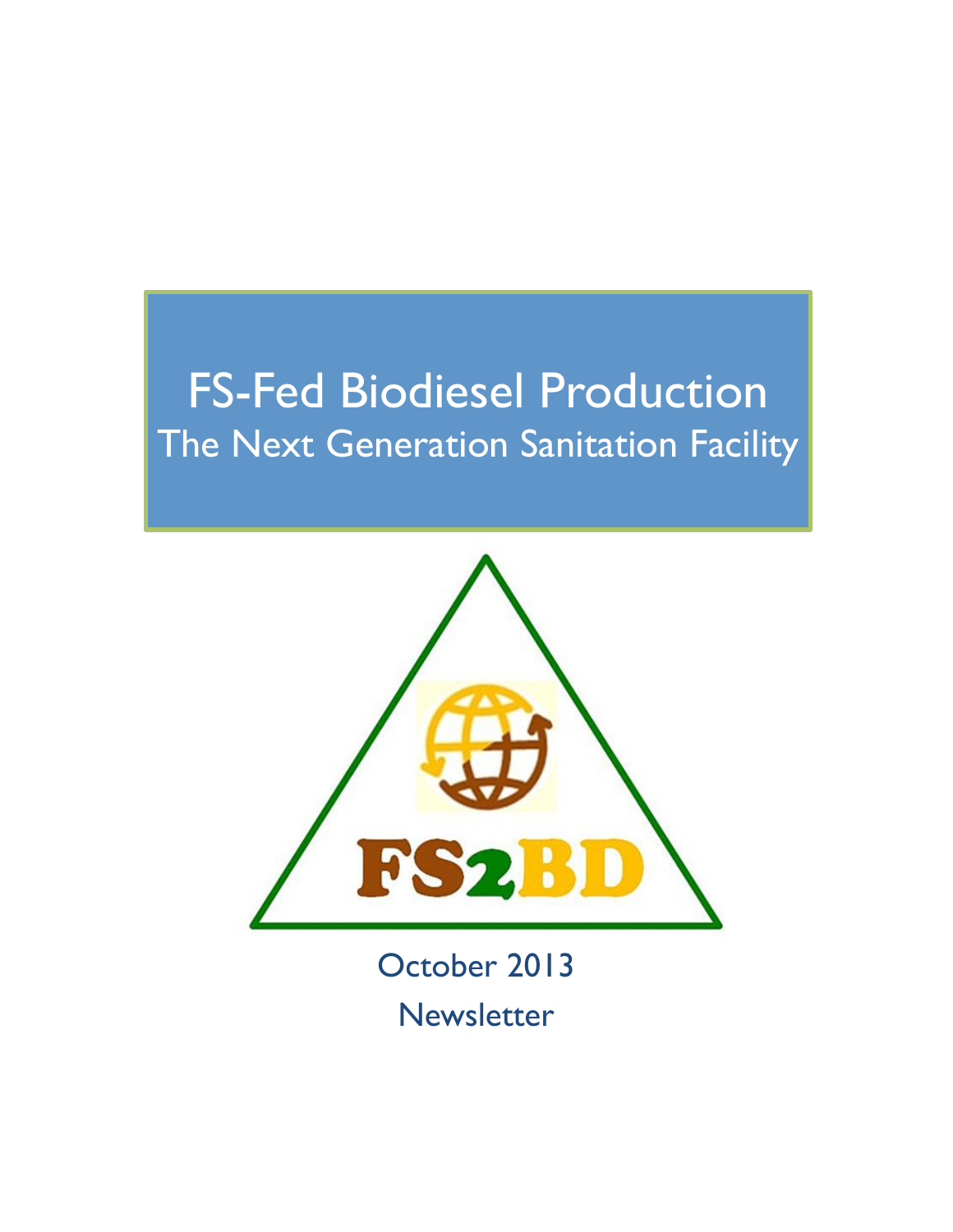# **Greetings**

Welcome to November. We've reached the team's last full month conducting fieldwork in Kumasi.

In preparation for our exit and the handover to the WSUP-Cranefield team, Bob hosted a site visit for a portion of their team. They are in on-going discussion about transfer of equipment and operating knowledge.



Prior to our departure, Beta Construction will also be returning to the site to remediate the construction deficiencies, i.e. broken gas pipes, insufficient back-fill, inadequate sand filter. He's agreed to start in mid-November and will be done before the end of December.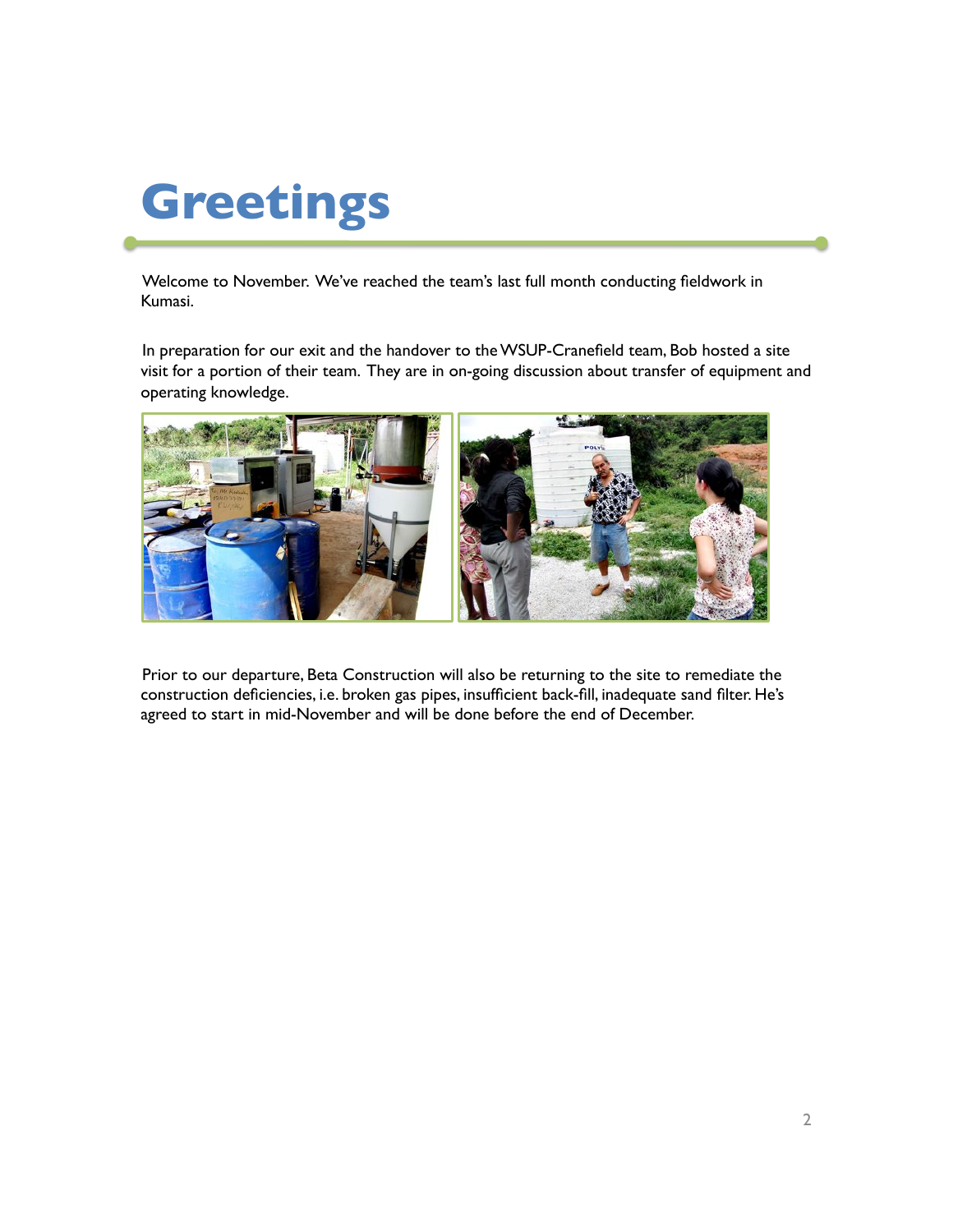# **Technology development highlights: fermentation**

Midway through October, the fermentation team stopped feeding the digesters, as consistent loading had become impossible due to worsening weather and road conditions. (You recall the pictures from the last newsletter, I'm sure!) This means that loading and date collection were cut short by a couple of weeks compared to the project timeline set in June.

During the shutdown phase, the team has continued with sampling, mixing and lab work. They hope that by monitoring the change in gas characteristics and behavior once feedstock was cutoff they will gain a better understanding of the system. The team intends to compare these results with the data they collected over the previous nine months to see what meaningful insights they can gain.

Meanwhile, the team is drafting paper outlines to present the data that have been collected over the length of the project. The team has had a few conference calls with advisory board members, students, and researchers to begin the analysis and to decide how best present the research in papers.

| als.<br>a<br>o<br>Info<br>Teets<br>Status<br>Samples                                                                                                                                                                              |                                                                                                                                                                                                                   |
|-----------------------------------------------------------------------------------------------------------------------------------------------------------------------------------------------------------------------------------|-------------------------------------------------------------------------------------------------------------------------------------------------------------------------------------------------------------------|
| <b>COD Concentrations in Fermenters</b><br>112000<br>■ F1 ■ F2 ■ F4 ■ F8<br>\$6000<br>$\frac{24000}{30000}$<br>decor<br>Sport<br>Steor<br>14000<br>×<br>51/2013<br>9/1/2013<br>314/2013<br>8/10013<br><b>BF</b><br>Oate<br>Source | <b>Gas Production in Fermenters</b><br>15<br>h 15.2<br>■科士<br>874<br><b>DLA</b><br>г<br>18<br>š<br>Y.B<br>÷<br>Gas Prod<br>4.2<br>2.4<br>38<br>6/10013<br>7/10013<br>81/2013<br>B/H/2014<br>Sample Date<br>Source |
| <b>Total Volatile Suspended Solids Concentrati</b><br>40000<br>■ 四 ■ 四 ■ 四 ■ 四<br>35000<br>accon<br>Becon<br>≹∞<br>‱                                                                                                              | <b>VFA Concentrations in Fermenters</b><br>2000<br>FW 18 FW<br>1750<br>$\widetilde{\mathbf{E}}_{\text{reso}}^{1000}$                                                                                              |

If you're curious about how they're logging and tracking date, let me introduce Datao...

Here's a teaser screenshot. See more at: http://fs2bd.datao.us/ (Contact Jay for the login info)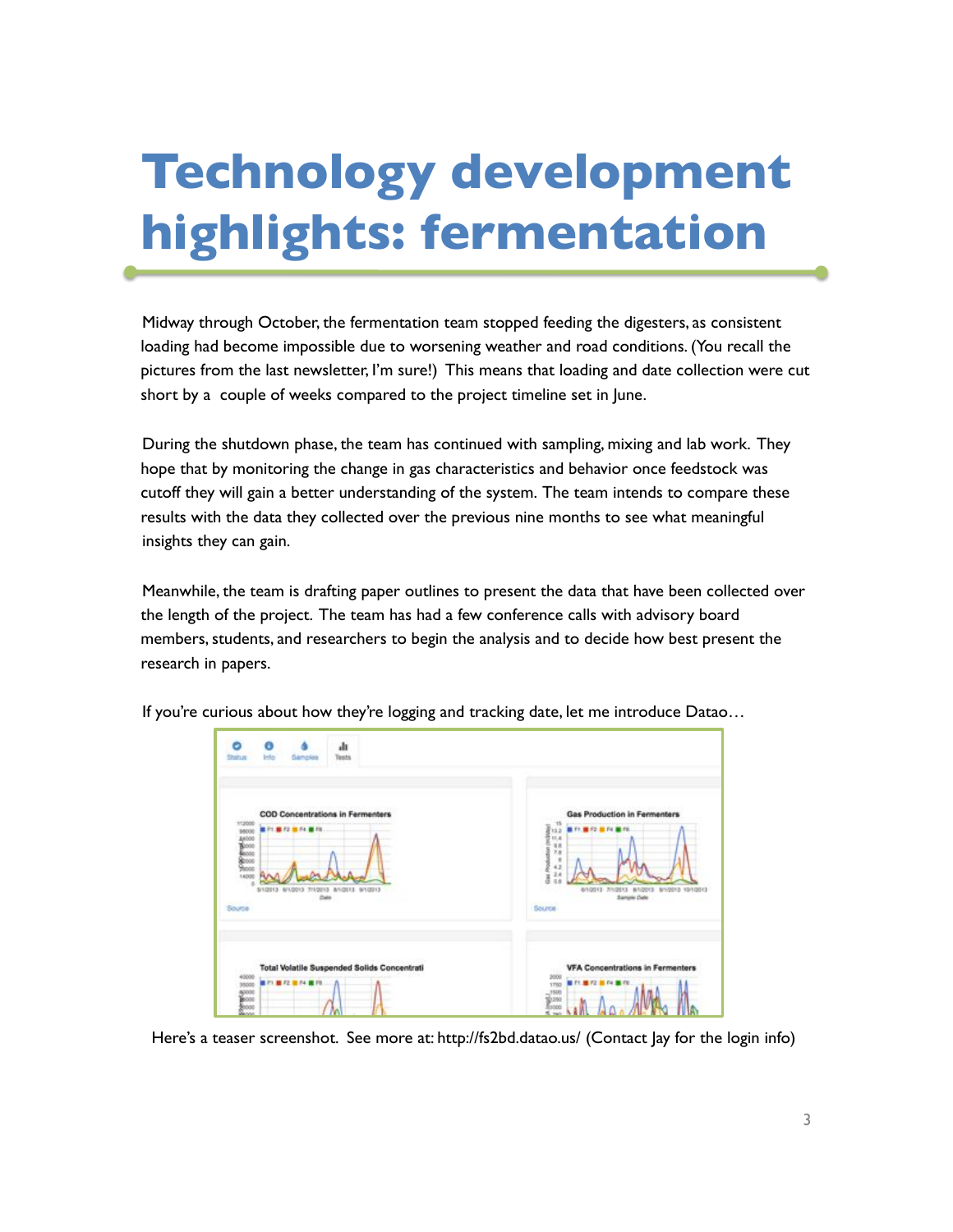## **Technology development highlights: fermentation**

Over the past few months, the fermentation team has been implementing the online Datao system to seamlessly log data. This past month they've really gotten into it, and have produced results worth sharing!

Using Datao has been an exciting opportunity to use multiple technologies for logging data online. They used mobile phones to log pH and temperature data from all six fermenters. Back in the lab they've been using an iPad to log lab test results. All of these data are synced to Google spreadsheets and pulled automatically to Datao. The result is an online FS2BD dashboard

that shows real-time updates of what is happening in the field and/or lab. The dashboard shows the status of each sample and test log. It also shows charts from the test logs, as show on the previous page. The team hopes to use this new display to help communicate data to the technical advisory board for analysis and feedback. While they considered automating certain data points, ultimately, they ran out of time and were not able to implement this step. Perhaps future projects will leverage the potential of wireless sensors that





automatically log temperature, pH, at a regular interval and log them online for a more complete visualization of system performance.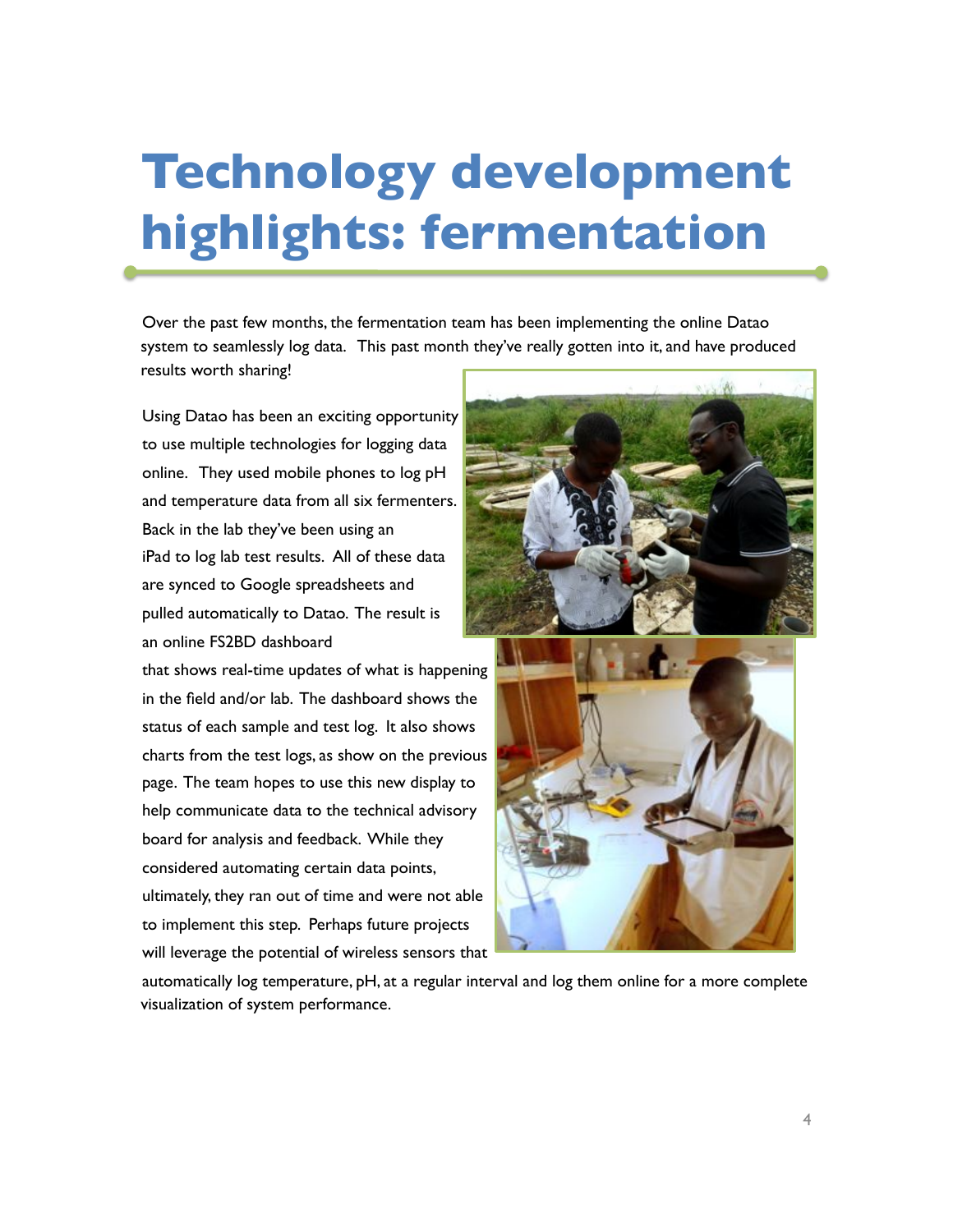# **Technology development highlights: biodiesel**

The biodiesel team has successfully dried enough fecal sludge for a pilot-scale batch of fuel… weighing in at 16.38 kg, just over the 15 kg they need for a batch.

Here's a picture of the final drying scheme: You're looking at small trays made of tin foil, which are loaded with nearly dry FS and ready for the oven.

Now the team is preparing to run the biodiesel plant, and expect to do so this week. The only thing standing in their way is a pretty serious leak in the reactor tank. Montale (the tank builder) has been out to the site twice



to remedy the situation, but to no avail. Now he's taken one of the legs to his shop for repair… they're hoping for good news soon.



The imperfect biodiesel tank…note the puddle on the floor.